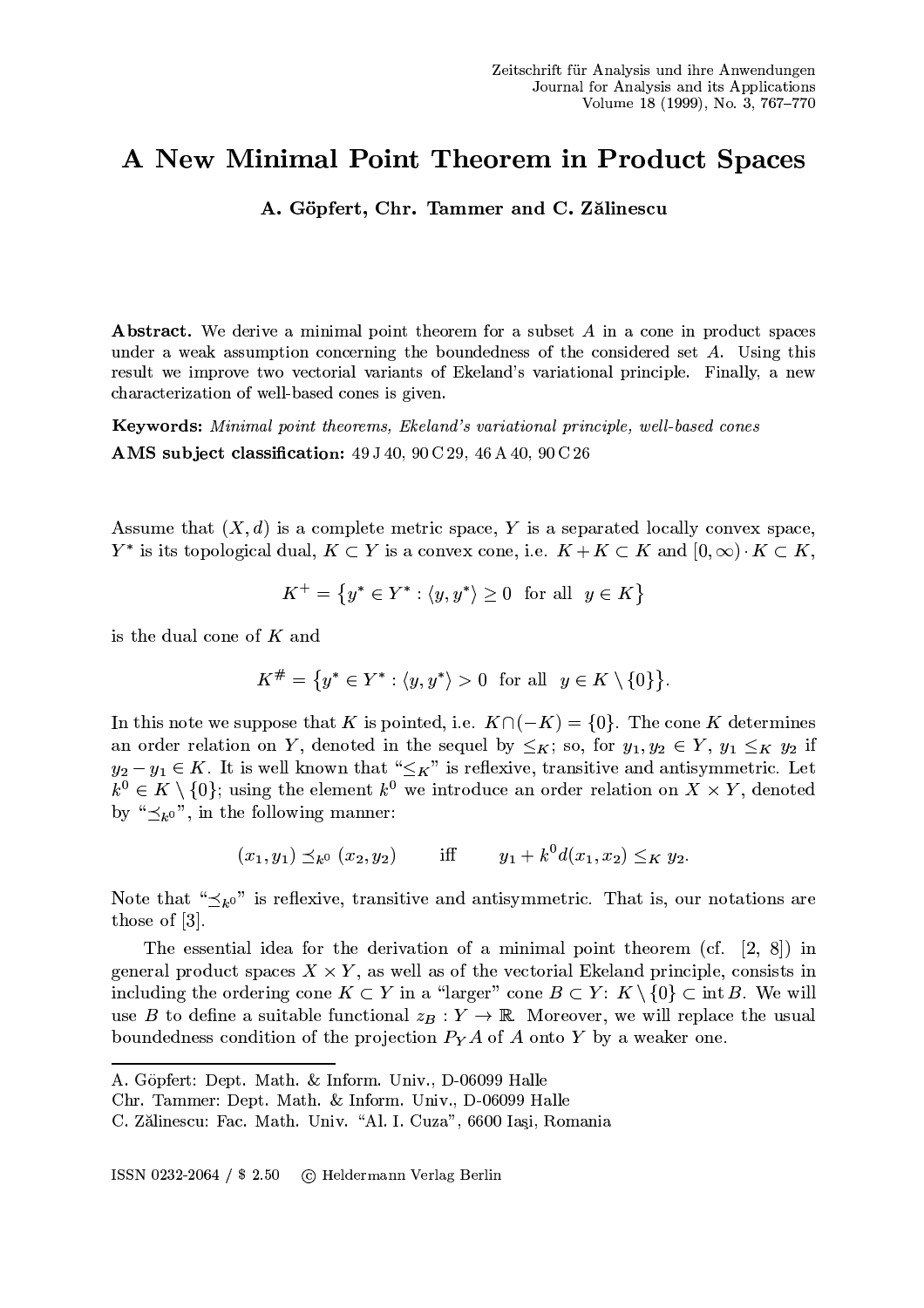**Theorem 1.** Assume that there exists a proper convex cone  $B \subset Y$  such that  $K \setminus \{0\} \subset \text{int } B$ . Suppose that the set  $A \subset X \times Y$  satisfies the condition

**(H1)** for every  $\preceq_{k^0}$ -decreasing sequence  $((x_n, y_n)) \subset A$  with  $x_n \to x \in X$  there exists  $y \in Y$  such that  $(x, y) \in A$  and  $(x, y) \preceq_{k^0} (x_n, y_n)$  for every  $n \in \mathbb{N}$ 

and that  $P_Y(A) \cap (\tilde{y} - \text{int } B) = \emptyset$  for some  $\tilde{y} \in Y$ . Then for every  $(x_0, y_0) \in A$  there exists  $(\overline{x}, \overline{y}) \in A$ , minimal with respect to  $\preceq_{k^0}$ , such that  $(\overline{x}, \overline{y}) \preceq_{k^0} (x_0, y_0)$ .

Proof. Let

$$
z_B: Y \to \mathbb{R}, \qquad z_B(y) = \inf\{t \in \mathbb{R} : y \in tk^0 - \text{cl }B\}
$$

By [3: Lemma 7],  $z_B$  is a continuous sublinear function such that  $z_B(y+tk^0) = z_B(y)+t$ for all  $t \in \mathbb{R}$  and  $y \in Y$ , and for every  $\lambda \in \mathbb{R}$ 

$$
\{y \in Y : z_B(y) \le \lambda\} = \lambda k^0 - \text{cl } B
$$

$$
\{y \in Y : z_B(y) < \lambda\} = \lambda k^0 - \text{int } B
$$

Moreover, if  $y_2 - y_1 \in K \setminus \{0\}$ , then  $z_B(y_1) < z_B(y_2)$ . Observe that for  $(x, y) \in A$  we have that  $z_B(y - \tilde{y}) \geq 0$ . Otherwise for some  $(x, y) \in A$  we have  $z_B(y - \tilde{y}) < 0$ . It follows that there exists  $\lambda > 0$  such that  $y - \tilde{y} \in -\lambda k^0 - \text{cl } B$ . Hence

$$
y \in \widetilde{y} - (\lambda k^0 + \mathbf{cl} \, B) \subset \widetilde{y} - (\text{int } B + \mathbf{cl} \, B) \subset \widetilde{y} - \text{int } B
$$

which is a contradiction. Since  $0 \leq z_B(y - \tilde{y}) \leq z_B(y) + z_B(-\tilde{y})$ , it follows that  $z_B$ is bounded from below on  $P_Y(A)$ . Let us construct a sequence  $((x_n, y_n))_{n\geq 0} \subset A$  as follows: having  $(x_n, y_n) \in A$  we take  $(x_{n+1}, y_{n+1}) \in A$ ,  $(x_{n+1}, y_{n+1}) \preceq_{k^0} (x_n, y_n)$ , such that

$$
z_B(y_{n+1}) \leq \inf \{ z_B(y) : (x, y) \in A \text{ and } (x, y) \preceq_{k^0} (x_n, y_n) \} + \frac{1}{n+1}.
$$

Of course, the sequence  $((x_n, y_n))$  is  $\preceq_{k^0}$ -decreasing. It follows that

$$
y_{n+p} + k^0 d(x_{n+p}, x_n) \leq_K y_n \qquad \forall n, p \in \mathbb{N}
$$

so that

$$
d(x_{n+p}, x_n) \le z_B(y_n) - z_B(y_{n+p}) \le \frac{1}{n} \quad \forall \ n, p \in \mathbb{N}^*.
$$

It follows that  $(x_n)$  is a Cauchy sequence in the complete metric space  $(X, d)$ , and so  $(x_n)$  is convergent to some  $\bar{x} \in X$ . By condition (H1) there exists  $\bar{y} \in Y$  such that  $(\overline{x}, \overline{y}) \in A$  and  $(\overline{x}, \overline{y}) \preceq_{k^0} (x_n, y_n)$  for every  $n \in \mathbb{N}$ .

Let us show that  $(\overline{x}, \overline{y})$  is the desired element. Indeed,  $(\overline{x}, \overline{y}) \prec_{k^0} (x_0, y_0)$ . Suppose that  $(x', y') \in A$  is such that  $(x', y') \preceq_{k^0} (\bar{x}, \bar{y})$   $(\preceq_{k^0} (x_n, y_n)$  for every  $n \in \mathbb{N}$ . Thus  $z_B(y') + d(x', \overline{x}) \leq z_B(\overline{y})$ , whence

$$
d(x',\bar{x}) \leq z_B(\bar{y}) - z_B(y') \leq z_B(y_n) - z_B(y') \leq \frac{1}{n} \qquad \forall n \geq 1
$$

It follows that  $d(x', \bar{x}) = z_B(\bar{y}) - z_B(y') = 0$ . Hence  $x' = \bar{x}$ . As  $y' \leq_K \bar{y}$ , if  $y' \neq \bar{y}$ , then  $\overline{y} - y' \in K \setminus \{0\}$ , whence  $z_B(y') < z_B(\overline{y})$ , which is a contradiction. Therefore  $(x', y') = (\bar{x}, \bar{y}) \blacksquare$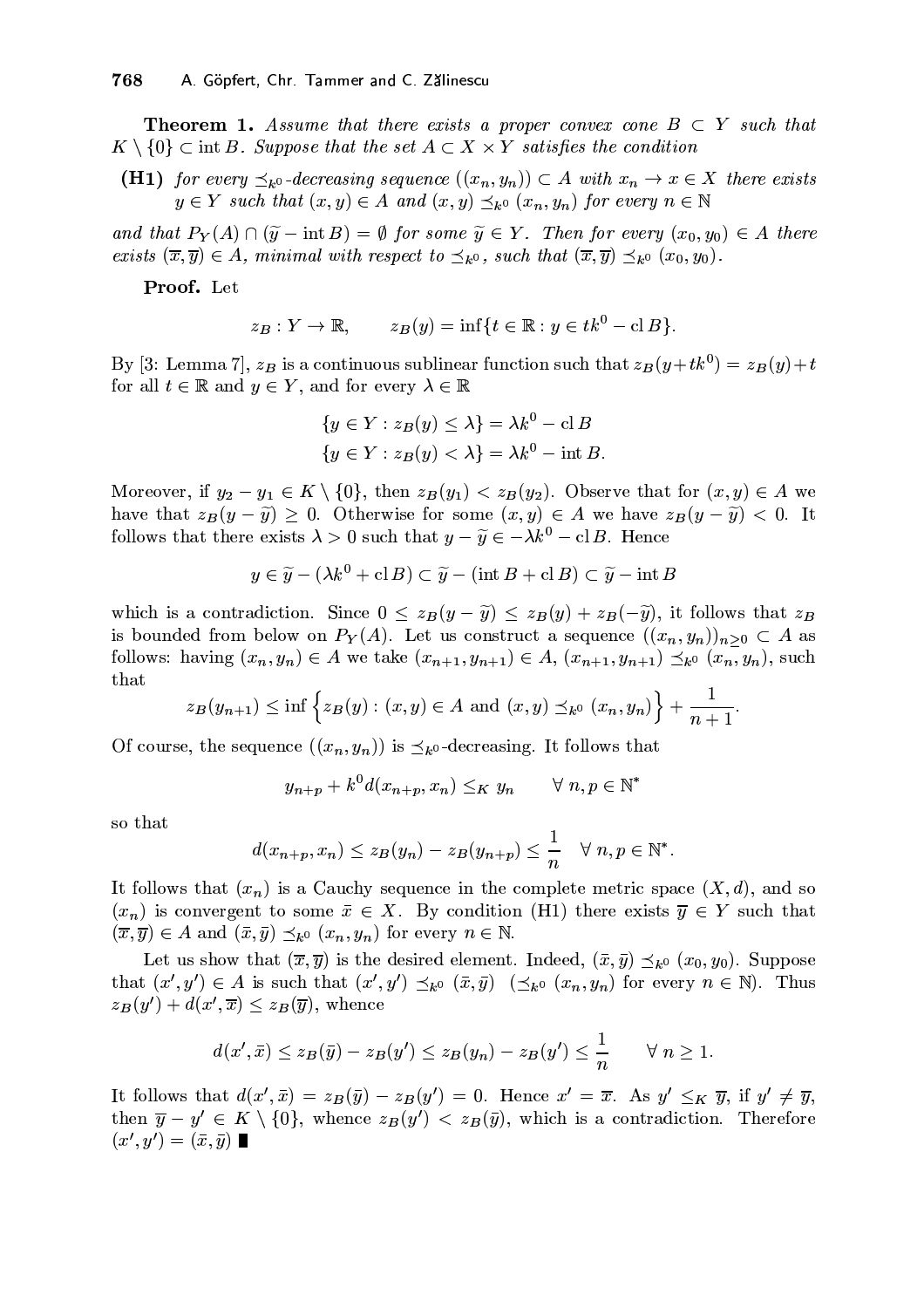Comparing with [3: Theorem 4], note that the present condition on K is stronger (because in this case  $K^{\#} \neq \emptyset$ ), while the condition on A is weaker (A may be not contained in a half-space). Note that when K and  $k^0$  are as in Theorem 1, Corollaries 2 and 3 from [3] may be improved. In the next result  $Y^{\bullet} = Y \cup \{\infty\}$  with  $\infty \notin Y$ ; we consider that  $y \leq_K \infty$  for every  $y \in Y$ . We consider also a function  $f: X \to Y^{\bullet}$  and dom  $f = \{x \in X : f(x) \neq \infty\}.$ 

In the following corollary we derive a variational principle of Ekeland's type for objective functions which take values in a general space Y (cf.  $[2, 3, 5 - 7]$ ) under a weaker assumption with respect to the usual lower semicontinuity. For the case  $Y = \mathbb{R}$ , assumption (H4) in Corollary 2 is fulfilled for decreasingly semicontinuous real-valued functions as in the paper  $[4]$ .

**Corollary 2.** Let  $f: X \to Y^{\bullet}$ . Assume that there exists a proper convex cone  $B \subset Y$  such that  $K \setminus \{0\} \subset \text{int } B$  and  $f(X) \cap (\widetilde{y} - B) = \emptyset$  for some  $\widetilde{y} \in Y$ . Also, suppose *that* 

(**H3**)  $\{x' \in X : f(x') + k^0 d(x', x) \leq_K f(x)\}\$ is closed for every  $x \in X$  $\overline{or}$ 

**(H4)** for every sequence  $(x_n) \subset \text{dom } f$  with  $x_n \to x$  and  $(f(x_n)) \leq_K$ -decreasing,  $f(x) \leq_K f(x_n)$  for every  $n \in \mathbb{N}$ , and K is closed in the direction  $k^0$ .

Then for every  $x_0 \in \text{dom } f$  there exists  $\overline{x} \in X$  such that

$$
f(\overline{x}) + k^0 d(\overline{x}, x_0) \leq_K f(x_0)
$$

and

$$
\forall x \in X: \quad f(x) + k^0 d(\overline{x}, x) \leq_K f(\overline{x}) \quad \Longrightarrow \quad x = \overline{x}.
$$

We say that K is *closed in the direction*  $k^0$  if  $K \cap (y - \mathbb{R}_+ k^0)$  is closed for every  $y \in K$ . The proof of Corollary 2 is similar to those of Corollaries 2 and 3 in [3].

As mentioned in [3], condition (H1) is verified if K is a well based convex cone, Y is a Banach space and A is closed. As usually (cf. [1]), a convex set S is said to be a base for a convex cone  $K \subset Y$  if

> $K = \mathbb{R}_+ S = \{\lambda y : \lambda \geq 0 \text{ and } y \in S\}$ and  $0 \notin \mathrm{cl}\, S.$

The cone K is called well based if K has a bounded base S. Concerning well based convex cones in normed spaces we have the following characterization.

**Proposition 3.** Let Y be a normed vector space and  $K \subset Y$  a proper convex cone. Then K is well based if and only if there exist  $k^0 \in K$  and  $z^* \in K^+$  such that  $\langle k^0, z^* \rangle > 0$ and

$$
K\cap S_1\subset k^0+\{y\in Y:\langle y,z^*\rangle>0\}
$$

where  $S_1 = \{y \in Y : ||y|| = 1\}$  is the unit sphere in Y.

**Proof.** Suppose first that K is well based with bounded base S; therefore  $0 \notin \text{cl } S$ and  $K = [0, \infty) \cdot S$ . Then there exists  $z^* \in Y^*$  such that  $1 \le \langle y, z^* \rangle$  for all  $y \in S$ . Consider  $\widetilde{S} := \{k \in K : \langle k, z^* \rangle = 1\}$ . It follows that  $\widetilde{S}$  is a base of K; moreover, since